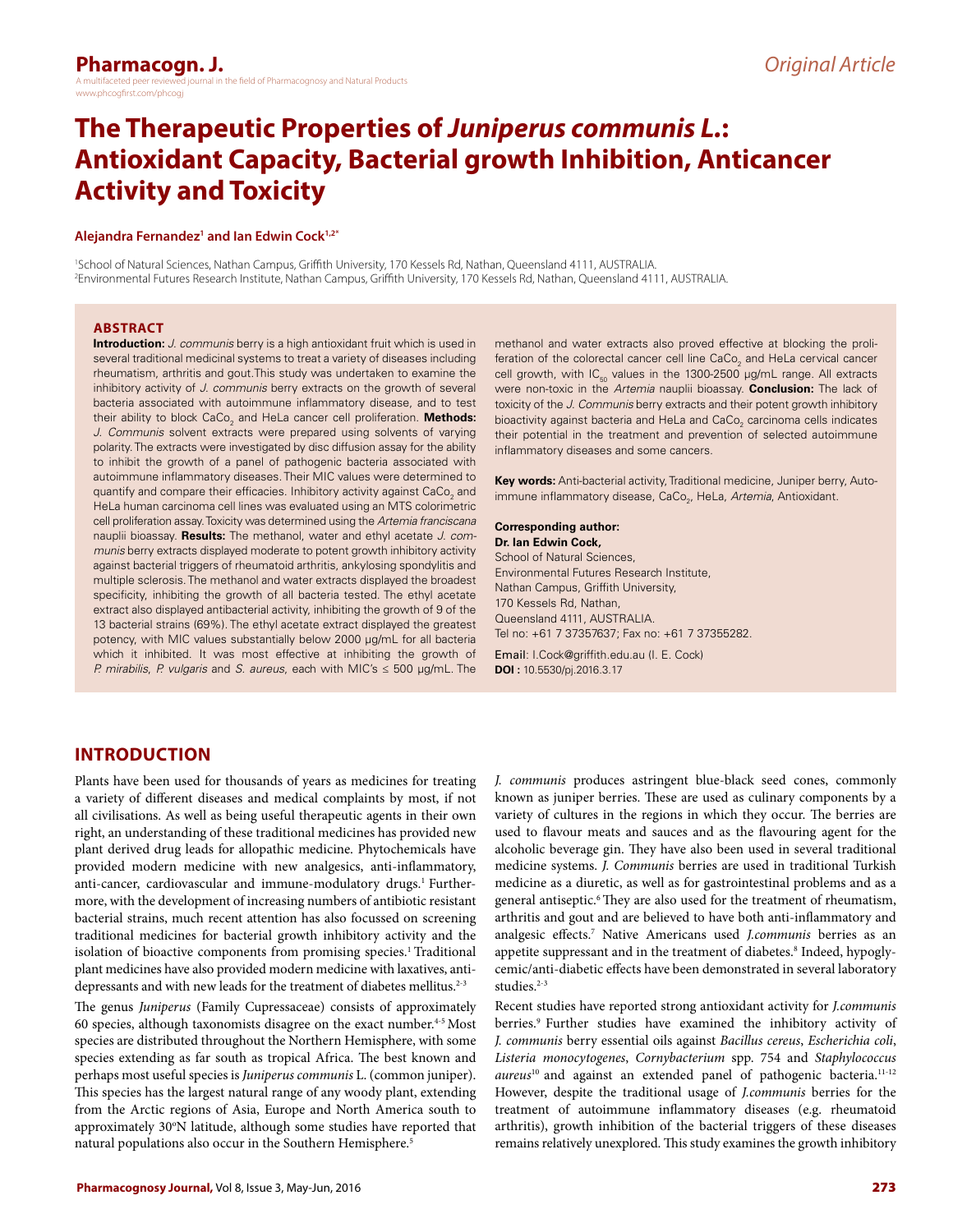activity of *J. Communis* berry extracts on the growth of bacteria associated with autoimmune diseases with the aim of determining new leads for the prevention and treatment of these diseases. The extracts were also tested for anti-proliferative activity against HeLa and  $\rm CaCo_{2}$  carcinoma cell lines, and for toxicity.

# **MATERIALS AND METHODS**

### Plant source and extraction

Dried *Juniper communis* berries were supplied and verified by the Melbourne Food Ingredient Depot, Australia. Voucher samples have been stored in the School of Natural Sciences, Griffith University. The plant materials were stored at -30°C. Prior to use, the plant materials were thawed and freshly ground to a coarse powder. Individual 1 g quantities of the ground plant material were weighed into separate tubes and 50 mL of methanol, water, ethyl acetate, chloroform or hexane were added. All solvents were obtained from Ajax and were AR grade. The ground plant materials were individually extracted in each solvent for 24 h at 4°C with gentle shaking. The extracts were subsequently filtered through filter paper (Whatman No. 54) under vacuum, followed by drying by rotary evaporation in an Eppendorf concentrator 5301. The resultant dry extract was weighed and redissolved in 10 mL deionised water (containing 1% DMSO).

### Qualitative phytochemical studies

Phytochemical analysis of the extracts for the presence of saponins, phenolic compounds, flavonoids, polysteroids, triterpenoids, cardiac glycosides, anthraquinones, tannins and alkaloids was conducted by previously described assays.13-14

# Antioxidant capacity

The antioxidant capacity of each sample was assessed using the DPPH free radical scavenging method<sup>15-16</sup> with modifications. Briefly, a DPPH solution was prepared fresh as a 400 µM solution by dissolving DPPH (Sigma) in AR grade methanol (Ajax, Australia). The initial absorbance of the DPPH solution was measured at 515 nm using a Molecular Devices, Spectra Max M3 plate reader and did not change significantly throughout the assay period. A 2 mL aliquot of each extract was dried by evaporation and the residue resuspended in 2 mL of methanol. Each extract was added to a 96-well plate in amounts of 5, 10, 25, 50, 75 µL in triplicate. Methanol was added to each well to give a volume of 225 µL. A volume of 75 µL of the fresh DPPH solution was added to each well for a total reaction volume of 300 µL. A blank of each extract concentration, methanol solvent, and DPPH was also performed in triplicate. Ascorbic acid was prepared fresh and examined across the range 0-25 µg per well as a reference and absorbance were recorded at 515 nm. All tests were performed in triplicate and triplicate controls were included on each plate. The antioxidant capacity based on DPPH free radical scavenging ability was determined for each extract and expressed as µg ascorbic acid equivalents per gram of original plant material extracted.

# Antibacterial screening

#### *Test microorganisms*

All media was supplied by Oxoid Ltd. Reference strains of *Acinetobacterbaylyi* (ATCC33304), *Escherichia coli* (ATCC0157), *Klebsiella pneumoniae* (ATCC31488), *Proteus mirabilis* (ATCC21721), *Proteus vulgaris* (ATCC21719), *Pseudomonas aeruginosa* (ATCC39324) and *Staphylococcus aureus* (ATCC25923) were purchased from American Tissue Culture Collection, USA. All other microbial strains were obtained from Michelle Mendel, Griffith University. Stock cultures of all bacterial stocks were subcultured and maintained in nutrient broth at  $4^{\circ}$ C.

# Evaluation of antimicrobial activity

Antimicrobial activity of all plant extracts was determined using a modified disc diffusion assay.<sup>17-19</sup> Briefly, 100 µL of each test bacteria were grown in 10 mL of fresh nutrient broth media until they reached a count of approximately 10<sup>8</sup> cells/mL. An amount of 100 µL of bacterial suspension was spread onto nutrient agar plates. The extracts were tested for antibacterial activity using 5 mm sterilised filter paper discs. Discs were impregnated with 10 µL of the test sample, allowed to dry and placed onto inoculated plates. The plates were allowed to stand at 4°C for 2 h before incubation at  $30^{\circ}$ C for 24 h. The diameters of the inhibition zones were measured in millimetres. All measurements were to the closest whole millimetre. Each assay was performed in at least triplicate. Mean values (± SEM) are reported in this study. Standard discs of ampicillin (2 µg) and chloramphenicol (10 µg) were obtained from Oxoid Australia Ltd. and served as positive controls for antibacterial activity. Filter discs impregnated with 10 µL of distilled water were used as a negative control.

#### *Minimum inhibitory concentration (MIC) determination*

The minimum inhibitory concentration (MIC) of the extracts was determined as previously described.17-19 Briefly, the plant extracts were diluted in deionised water and tested across a range of concentrations. Discs were impregnated with 10 µL of the test dilutions, allowed to dry and placed onto inoculated plates. The assay was performed as outlined above and graphs of the zone of inhibition versus concentration were plotted for each extract. Linear regression was used to calculate the MIC values.

#### *Screen for anti-cancer bioactivity Cancer cell lines*

The  $\text{CaCo}_{2}$  and HeLa carcinoma cell lines used in this study were obtained from American Type Culture Collection (Rockville, USA). The cells were cultured in Roswell Park Memorial Institute (RPMI) 1640 medium (Life Technologies), supplemented with 20 mM HEPES, 10 mM sodium bicarbonate, 50 µg/mL streptomycin, 50 IU/mL penicillin, 2 mM glutamine and 10% foetal calf serum (Life Technologies). The cells were maintained as monolayers in 75 mL flasks at 37°C, 5%  $\mathrm{CO}_2$  in a humidified atmosphere until approximately 80% confluent.

#### *Evaluation of cancer cell anti-proliferative activity*

The anti-proliferation screening study was conducted using standard methods.20-21 Briefly, 1 mL of trypsin (Sigma) was added to the culture flasks and incubated at 37°C, 5%  $\rm CO_{2}$  for 15 min to dislodge the cancer cells. The cell suspensions were then transferred to a 10 mL centrifuge tube and sedimented by centrifugation. The supernatant was discarded and the cells were resuspended in 9 mL of fresh media. Aliquots of the resuspended cells (70 µL, containing approximately 5000 cells) were added to the wells of a 96 well plate. A volume of 30 µL of the test extracts or cell media (for the negative control) was added to individual wells and the plates were incubated at 37°C, 5%  $CO_2$  for 12 h in a humidified atmosphere. A volume of 20 µL of Cell Titre 96 Aqueous One solution (Promega) was subsequently added to each well and the plates were incubated for a further 3 h. Absorbances were recorded at 490 nm using a Molecular Devices, Spectra Max M3 plate reader. All tests were performed in at least triplicate and triplicate controls were included on each plate. The anti-proliferative activity of each test was calculated as a percentage of the negative control using the following formula:

#### *Proliferation (% untreated control)=(Act/Acc)*×*100*

 $A<sub>ct</sub>$  is the corrected absorbance for the test extract (calculated by subtracting the absorbance of the test extract in media without cells from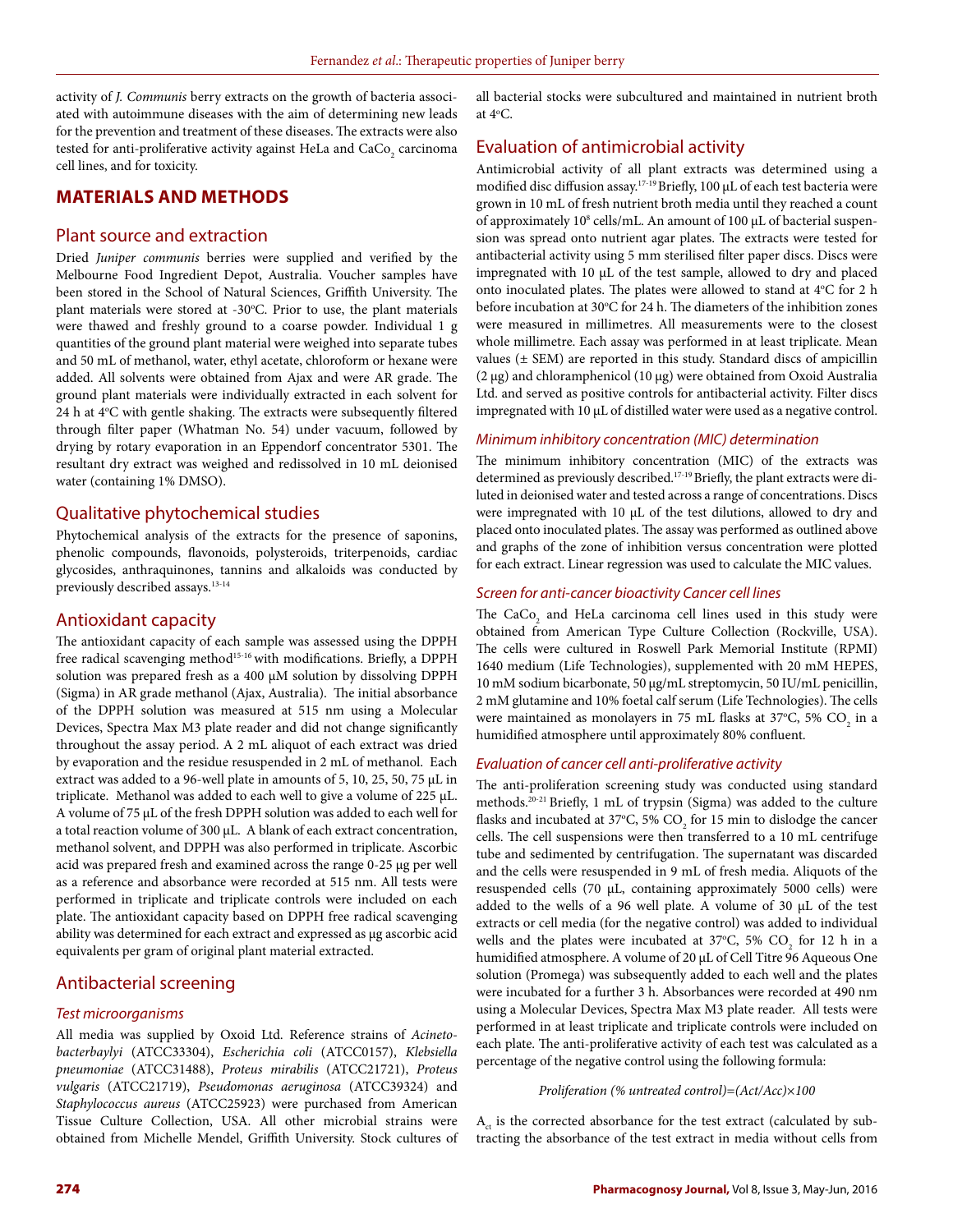the extract cell test combination) and  $A_c$  is the corrected untreated control (calculated by subtracting the absorbance of the untreated control in media without cells from the untreated cell media combination).

# Toxicity screening

### *Reference toxin for toxicity screening*

Potassium dichromate  $(K_2Cr_2O_7)$  (AR grade, Chem-Supply, Australia) was prepared as a 4 mg/mL solution in distilled water and was serially diluted in artificial seawater for use in the *Artemia franciscana* nauplii bioassay.

#### *Artemia franciscana nauplii toxicity screening*

Toxicity was tested using a modified *Artemia franciscana* nauplii lethality assay.<sup>22-24</sup> Briefly, 400 µL of seawater containing approximately 47 (mean 46.8, n=90, SEM12.7) *A. franciscana* nauplii were added to wells of a 48 well plate and immediately used for the bioassay. A volume of 400 µL of diluted plant extracts or the reference toxin were transferred to the wells and incubated at  $25 \pm 1$ <sup>o</sup>C under artificial light (1000 Lux). A negative control (400 µL seawater) was run in triplicate for each plate. All treatments were performed in at least triplicate. The wells were checked at regular intervals and the number of dead counted. The nauplii were considered dead if no movement of the appendages was observed within 10 sec. After 24 h, all nauplii were sacrificed and counted to determine the total % mortality per well. The  $LC_{50}$  with 95% confidence limits for each treatment was calculated using probit analysis.

### Statistical analysis

Data are expressed as the mean ± SEM of at least three independent experiments. One way ANOVA was used to calculate statistical significance between control and treated groups with a *P* value<0.01 considered to be statistically significant.

# **RESULTS**

# Liquid extraction yields and qualitative phytochemical screening

Extraction of 1 g of dried *J. Communis* berry with various solvents yielded dried plant extracts ranging from 32.1 mg (hexane extract) to 487.8 mg (methanolic extract) (Table 1). Methanol and water gave the highest yields of dried extracted material (487.8 and 378.4 mg respectively). Ethyl acetate, chloroform and hexane extracted lower masses (146.3, 218.8, and 32.1 mg respectively). The dried extracts were resuspended in 10 mL of deionised water resulting in the extract concentrations shown in Table 1. Phytochemical studies (Table 1) showed that methanol and water extracted the widest range and largest quantity of phytochemicals in this study. Both had high levels of phenolics (both water soluble and insoluble), alkaloids and tannins, as well as moderate levels of flavonoids. Lower levels of cardiac glycosides, saponins and triterpenoids were also evident. Ethyl acetate extracted similar classes of phytochemicals, although generally at lower levels. Phenolic compounds and flavonoids were present in high to moderate levels in the chloroform and hexane extracts.

## Antioxidant content

Antioxidant capacity (expressed as ascorbic acid equivalents) for the *J. communis* berry (Table 1) ranged from below the level of detection to a high of 196 mg ascorbic acid equivalents per gram of dried berry extracted (methanolic extract).The aqueous extract also had a relatively high antioxidant capacity (30.3 mg ascorbic acid equivalents), whilst the ethyl acetate and hexane extract contained relatively low antioxidant capacities (1.9 and 1.7 mg ascorbic acid equivalents respectively). The antioxidant capacity of the chloroform extract was below the threshold of detection.

# Anti-microbial activity

To determine the ability of the crude plant extracts to inhibit the growth of the panel of pathogenic bacteria, aliquots (10 µL) of each extract were screened using a disc diffusion assay (Figure 1). The bacterial growth of every bacterium tested was inhibited by at least 1 of the *J. communis* berry extracts. *K. pneumoniae* was the most susceptible bacterial species, being inhibited by all of the extracts. The *Proteus* spp. were also highly susceptible to the *J. communis* berry extracts, with all extracts except the hexane extract inhibiting the growth of both *P. mirabilis* and *P. vulgaris*. The methanolic, aqueous and ethyl acetate extracts inhibited the growth of *A. baylyi* and *S. aureus* (both reference and clinical strains), whilst *E. coli* and *P. aeruginosa* (both reference and clinical strains) were inhibited only by the methanolic and aqueous *J. communis* berry extracts. All extracts appeared to be moderate bacterial growth inhibitors (as judged by zone of inhibition), with inhibition zones substantially <10 mm for all extracts against all bacterial species. The level of inhibition was similar to that of the ampicillin control (2 µg),which had zones of inhibition of ≤10 mm for most bacterial species. Chloramphenicol (10 µg) was a substantially more potent growth inhibitor, with zones of inhibition 10-17 mm against most bacteria.

The antimicrobial efficacy was further quantified by determining the MIC values (Table 2). The ethyl acetate *J. communis* extract was a particularly effective bacterial growth inhibitor, with MIC values substantially < 1000 µg/mL against several bacterial species. Indeed, the MIC for the ethyl acetate extract against the reference and clinical *S. aureus* strains was 370 and 425 µg/mL respectively (this equates to approximately 4µg impregnated in the disc). The ethyl acetate extract was also potent against the *Proteus* spp. with MIC's of 500 µg/mL (5 µg impregnated in the disc) for reference strains of *P. mirabilis* and *P. vulgaris*, as well as the clinical *P. mirabilis* strain. The ethyl acetate extract also displayed good antibacterial activity against *A. baylyi* and *K. pneumoniae* (reference and clinical strains) with MIC's <2000 µg/mL (20 µg impregnated in the disc). Whilst less potent bacterial growth inhibitors, the methanolic and aqueous extracts also displayed good growth inhibition with MIC's 1000-3000 μg/mL (10-30μg impregnated in the disc) against most bacteria. The chloroform and hexane extracts were either inactive or showed only low inhibitory activity (MIC values > 3000 µg/mL).

# Inhibition of cancer cell proliferation

The *J. communis* berry extracts were tested against 2 cancer cell lines (CaCo<sub>2</sub> colorectal carcinoma cells, Figure 2; HeLa cervical cancer cells, Figure 3) to determine their ability to inhibit cancer cell growth. The methanol and water extracts displayed potent inhibitory activity against CaCo<sub>2</sub> cells, with proliferation inhibited to as low as  $6.3 \pm 2.6$  % of the untreated control cell growth for the methanolic extract (Figure 2). Indeed, both of these extracts were substantially more potent inhibitors of cellular proliferation than cisplatin (10 mg/mL) which blocked approximately 50% of the cellular proliferation. The ethyl acetate, chloroform and hexane extracts also significantly inhibiting  $\text{CaCo}_{_2}$  proliferation, albeit to a much lesser extent. Inhibition of proliferation by the *J. communis* berry extracts was dose dependent, with the level of inhibitory activity decreasing at lower concentrations (Table 2).

The *J. communis* berry extracts were also shown to affect the proliferation of HeLa cells, although only the methanolic and aqueous extracts significantly inhibited HeLa proliferation (Figure 3). Furthermore, the inhibition was of lower efficacy than was evident with the  $\rm CaCo_{2}$  cells. The methanol extract inhibited HeLa cell proliferation to approximately 23% of the untreated control cell growth. Similarly, the aqueous extract inhibited HeLa proliferation to approximately 18% of the untreated control proliferation. In contrast to the  $\text{CaCo}_{\text{2}}$  study, the proliferation rates for the HeLa cells treated with the ethyl acetate, chloroform and hexane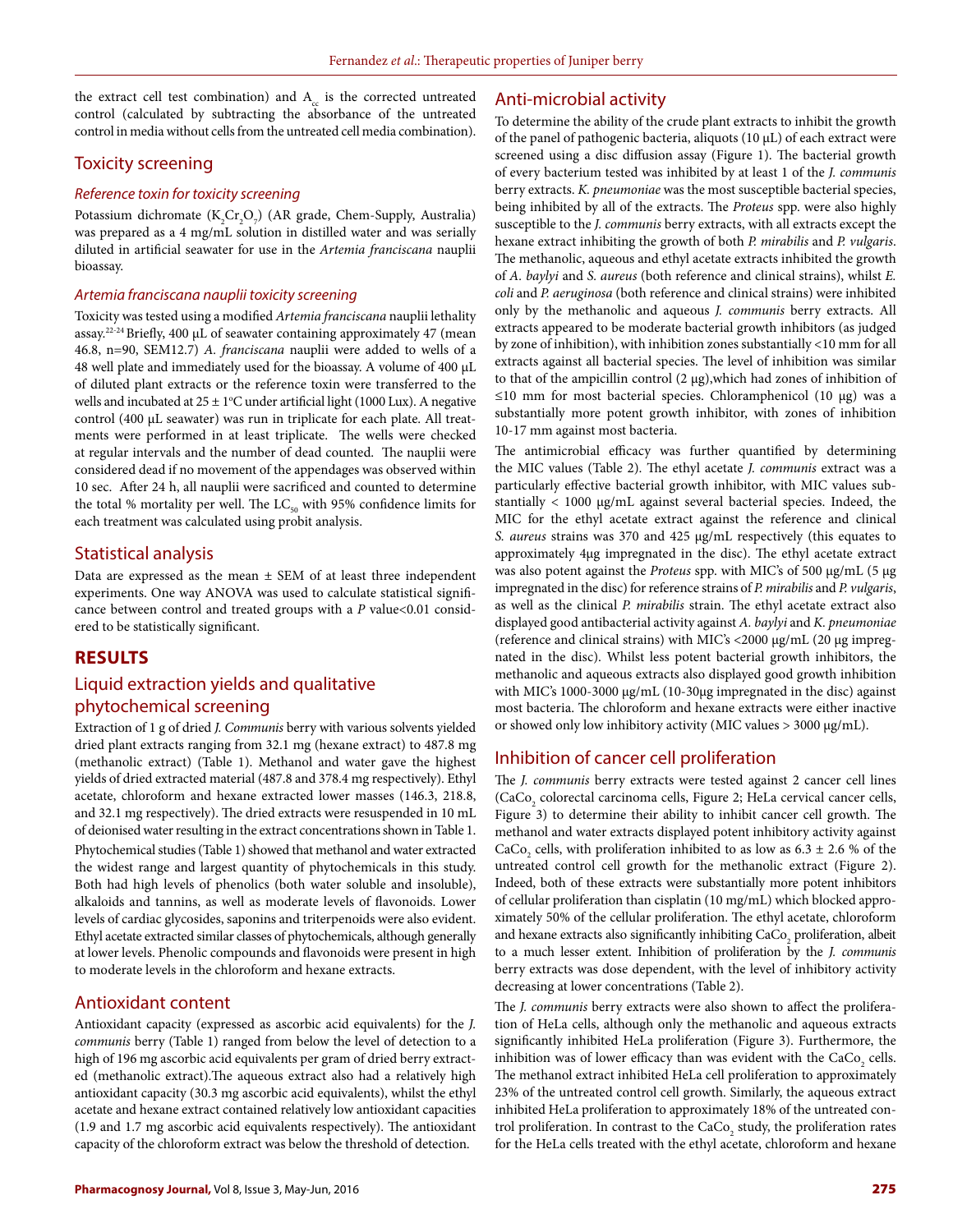| <b>Extract</b> | Mass of Dried Extract (mg) | Concentration of Resuspended Extract<br>(mg/ml) | Antioxidant capacity (µg ascorbic acid<br>equivalents/mL) | <b>Total Phenolics</b> | Water Soluble Phenolics | Water Insoluble Phenolics | Cardiac Glycosides | Saponins                         | <b>Triterpenes</b> | Polysteroids             | Alkaloids (Mayer Test) | Alkaloids (Wagner Test)          | Flavonoids | Tannins | <b>Free Anthraquinones</b> | <b>Combined Anthraquinones</b> |
|----------------|----------------------------|-------------------------------------------------|-----------------------------------------------------------|------------------------|-------------------------|---------------------------|--------------------|----------------------------------|--------------------|--------------------------|------------------------|----------------------------------|------------|---------|----------------------------|--------------------------------|
| M              | 487.8                      | $\bf 48.8$                                      | 196                                                       | $^{+++}$               | $++$                    | $+++$                     | $++$               | $^{+}$                           | $^{+}$             | $\qquad \qquad +$        | $++$                   | $+++$                            | $++$       | $+++$   |                            | $^{\mathrm{+}}$                |
| W              | 378.4                      | 37.8                                            | 30.3                                                      | $+++$                  | $+++$                   | $+++$                     | $^{+}$             | $^{+}$                           | $+++$              | $\overline{\phantom{a}}$ | $++$                   | $+++$                            | $++$       | $+++$   | $\overline{a}$             | $++$                           |
| $\mathbf E$    | 146.3                      | 14.6                                            | 1.9                                                       | $+++$                  | $+$                     | $+++$                     |                    | $\begin{array}{c} + \end{array}$ |                    |                          |                        | $++$                             | $++$       | $+++$   |                            |                                |
| ${\rm C}$      | 218.8                      | 21.9                                            | <b>BDT</b>                                                | $+++$                  | $++$                    | $+++$                     |                    | $\ddot{}$                        |                    |                          |                        | $\begin{array}{c} + \end{array}$ | $++$       |         |                            |                                |
| H              | 32.1                       | 3.2                                             | 1.7                                                       | $+++$                  | $++$                    | $+++$                     |                    | $\ddot{}$                        |                    |                          |                        | $\begin{array}{c} + \end{array}$ | $++$       |         |                            |                                |

**Table 1: The mass of dried extracted material, the concentration after resuspension in deionised water, qualitative phytochemical screenings of the plant extracts**

 +++ indicates a large response; ++ indicates a moderate response; + indicates a minor response; -indicates no response in the assay; BDT=below the detection threshold.

| Table 2: Minimum inhibitory concentrations (µg/mL), HeLa and CaCo, antiproliferative IC <sub>so</sub> values (µg/mL), and LC50 values (µg/ml) for Artemia |
|-----------------------------------------------------------------------------------------------------------------------------------------------------------|
| franciscana nauplii exposed to J. communis berry extracts and control solutions                                                                           |

|                                                       |                                  | <b>JBM</b> | <b>JBW</b> | <b>JBE</b>               | <b>JBC</b> | <b>JBH</b>               | PC        |
|-------------------------------------------------------|----------------------------------|------------|------------|--------------------------|------------|--------------------------|-----------|
|                                                       | A. baylii(ATCC33304))            | 1923       | 1750       | 1436                     |            |                          | <b>ND</b> |
|                                                       | A. baylii(clinical isolate)      | 2238       | 1750       | 1787                     |            |                          | ND        |
|                                                       | E. coli (ATCC0157)               | 1287       | 1844       |                          |            | $\overline{\phantom{a}}$ | ND        |
|                                                       | E. coli (clinical isolate)       | 945        | 1634       | $\overline{\phantom{m}}$ |            | $\overline{\phantom{a}}$ | <b>ND</b> |
|                                                       | K. pneumoniae(ATCC31488)         | 1560       | 1827       | 1523                     | >10,000    | 3200                     | ND        |
| MIC (µg/mL)                                           | K. pneumoniae(clinical isolate)  | 2149       | 1827       | 1687                     | >10,000    | 3200                     | ND        |
|                                                       | P. aeruginosa ATCC39324)         | 2845       | 3266       |                          |            |                          | ND        |
|                                                       | P. aeruginosa (clinical isolate) | 1243       | 1633       | $\overline{a}$           |            | $\overline{a}$           | ND        |
|                                                       | P. mirabilis (ATCC21721)         | 2975       | 3850       | 500                      | >10,000    |                          | <b>ND</b> |
|                                                       | P. mirabilis (clinical isolate)  | 2975       | 3850       | 500                      | >10,000    |                          | ND        |
|                                                       | P. vulgaris (ATCC21719)          | 1435       | 1128       | 500                      | >10,000    |                          | ND        |
|                                                       | S. aureus (ATCC25923)            | 1052       | 1720       | 370                      |            |                          | ND        |
|                                                       | S. aureus (clinical isolate)     | 837        | 1577       | 425                      |            | $\overline{\phantom{a}}$ | $\rm ND$  |
| proliferative<br>Anti-<br>$\mathbf{IC}_{\mathbf{50}}$ | HeLa                             | 2592       | 2157       |                          |            |                          | ND        |
|                                                       | CaCo <sub>2</sub>                | 1383       | 1516       |                          |            |                          | ND        |
| Toxicity                                              | $LC_{50}$                        | 1525       | 1638       |                          |            |                          | 165       |

Numbers indicate the mean MIC, IC<sub>50</sub> or LC<sub>50</sub> values of at least triplicate determinations. - indicates no significant bacterial growth inhibition was evident, or that inhibition of carcinoma proliferation/brine shrimp mortality did not reach 50% at any dose. ND indicates the test was not performed.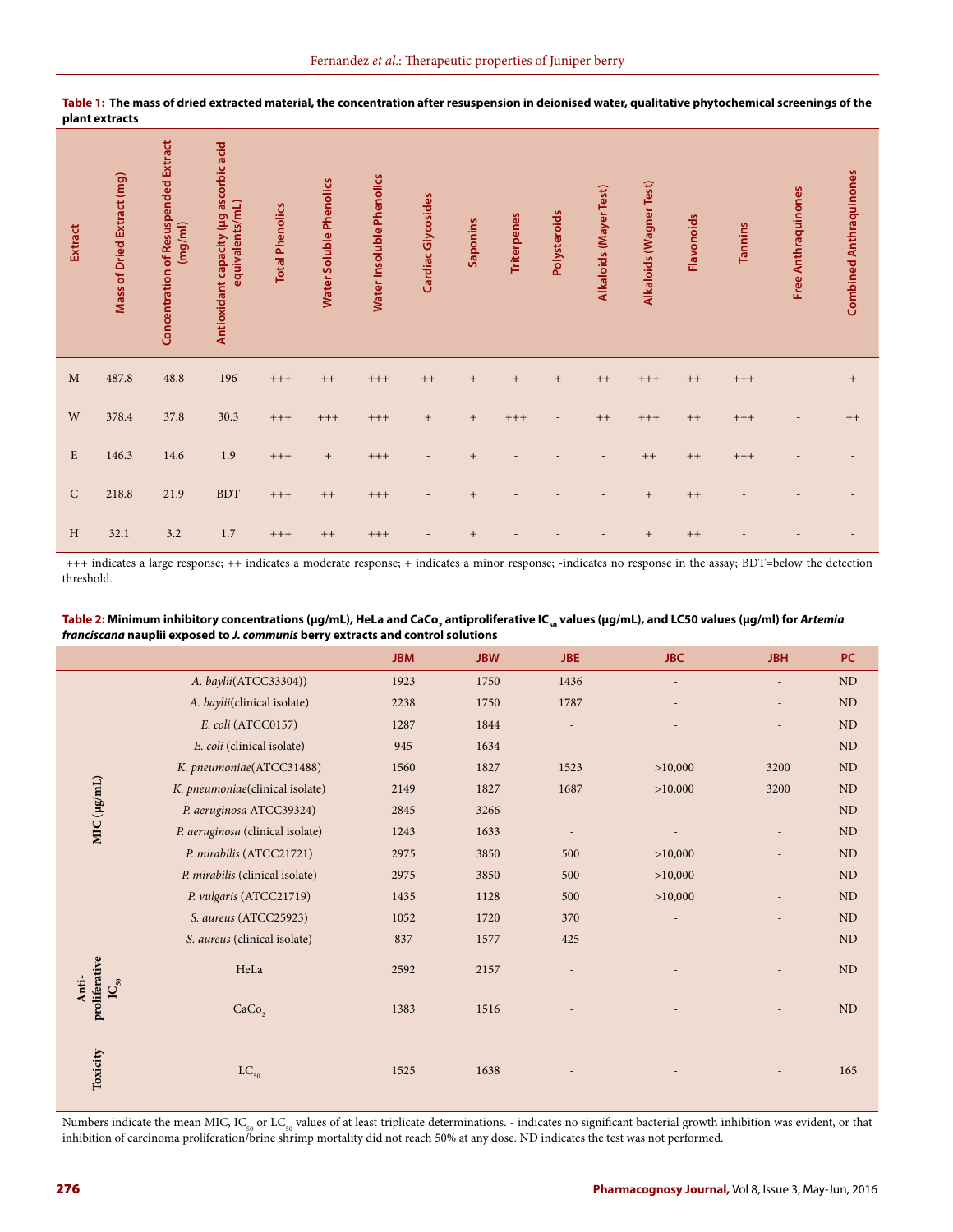

**Figure 1:** Growth inhibitory activity of *J. communis* berry extracts against the selected pathogenic bacterial species measured as zones of inhibition (mm). Results are expressed as mean zones of inhibition ± SEM.



**Figure 3:** Anti-proliferative activity of *J. communis* berry extracts, cisplatin and untreated controls against HeLa cancer cell lines measured as percentages of the untreated control cells. NC=untreated control; JBM=juniper berry methanolic extract; JBW=juniper berry aqueous extract; JBE=juniper berry ethyl acetate extract; JBC=juniper berry chloroform extract; JBH=juniper berry hexane extract; Cis=cisplatin (10mg/mL).Results are expressed as mean percentages ± SEM of at least triplicate determinations. \* indicates results that are significantly different to the untreated control (p<0.01).

extracts was not significantly different to the untreated cell proliferation. tality ± SEM. Inhibition of proliferation by the methanolic and aqueous extracts was dose dependent, with the level of inhibitory activity decreasing at lower concentrations (Table 2).

# Quantification of toxicity

All extracts were initially screened at 2000 µg/mL in the assay (Figure 4). For comparison, the reference toxin potassium dichromate (1000 µg/mL) was also tested in the bioassay. The potassium dichromate reference toxin was rapid in its onset of mortality, inducing nauplii death within the first 3 h of exposure and 100% mortality was evident following 4-5 h (results not shown). Only the *J. communis* methanolic and aqueous extracts displayed >50% mortality rates at 24h. As ≥50% mortality is indicative of toxicity,<sup>22</sup> these extracts were further evaluated at various doses to determine their  $LC_{50}$  values. All other extracts were deemed to be non-toxic.

Table 2 shows the  $LC_{50}$  values of the extracts towards *A. franciscana*. No  $LC_{50}$  values are reported for the ethyl acetate, chloroform and hexane



**Figure 2:** Anti-proliferative activity of *J. communis* berry extracts, cisplatin and untreated controls against CaCo $_{_2}$  cancer cell lines measured as percentages of the untreated control cells. NC=untreated control; JBM=juniper berry methanolic extract; JBW=juniper berry aqueous extract; JBE=juniper berry ethyl acetate extract; JBC=juniper berry chloroform extract; JBH=juniper berry hexane extract; Cis=cisplatin (10 mg/mL).Results are expressed as mean percentages ± SEM of at least triplicate determinations. \* indicates results that are significantly different to the untreated control (p<0.01).



**Figure 4:** The lethality of the *J. communis* berryextracts and the potassium dichromate control towards *Artemia franciscana* nauplii after 24 h exposure. JBM=juniper berry methanolic extract; JBW=juniper berry aqueous extract; JBE=juniper berry ethyl acetate extract; JBC=juniper berry chloroform extract; JBH=juniper berry hexane extract; NC=untreated control; PC potassium dichromate control (1000 µg/mL). Results are expressed as mean % mor-

extracts as <50% mortality was seen for all concentrations tested. Whilst the initial toxicity screening study (Figure 4) indicated that the methanolic and aqueous extracts may be toxic due to the induction of *Artemia*  nauplii mortality, both of these extracts had  $LC_{50}$  values substantially above 1000 µg/mL. Extracts with an  $LC_{50}$  values greater than 1000 µg/mL towards *Artemia* nauplii have previously been defined as being nontoxic.22 Therefore, all *J. communis* berry extracts were determined to be nontoxic.

# **DISCUSSION**

*J. communis* berry has been used in a wide variety of traditional medicinal systems as an appetite suppressant, diuretic, anti-inflammatory agent and analgesic, as well for the treatment of wounds, kidney and stomach disorders.6-8 Several previous studies have reported growth inhibitory activity for *J. communis* berries towards multiple bacterial species.<sup>10-12</sup>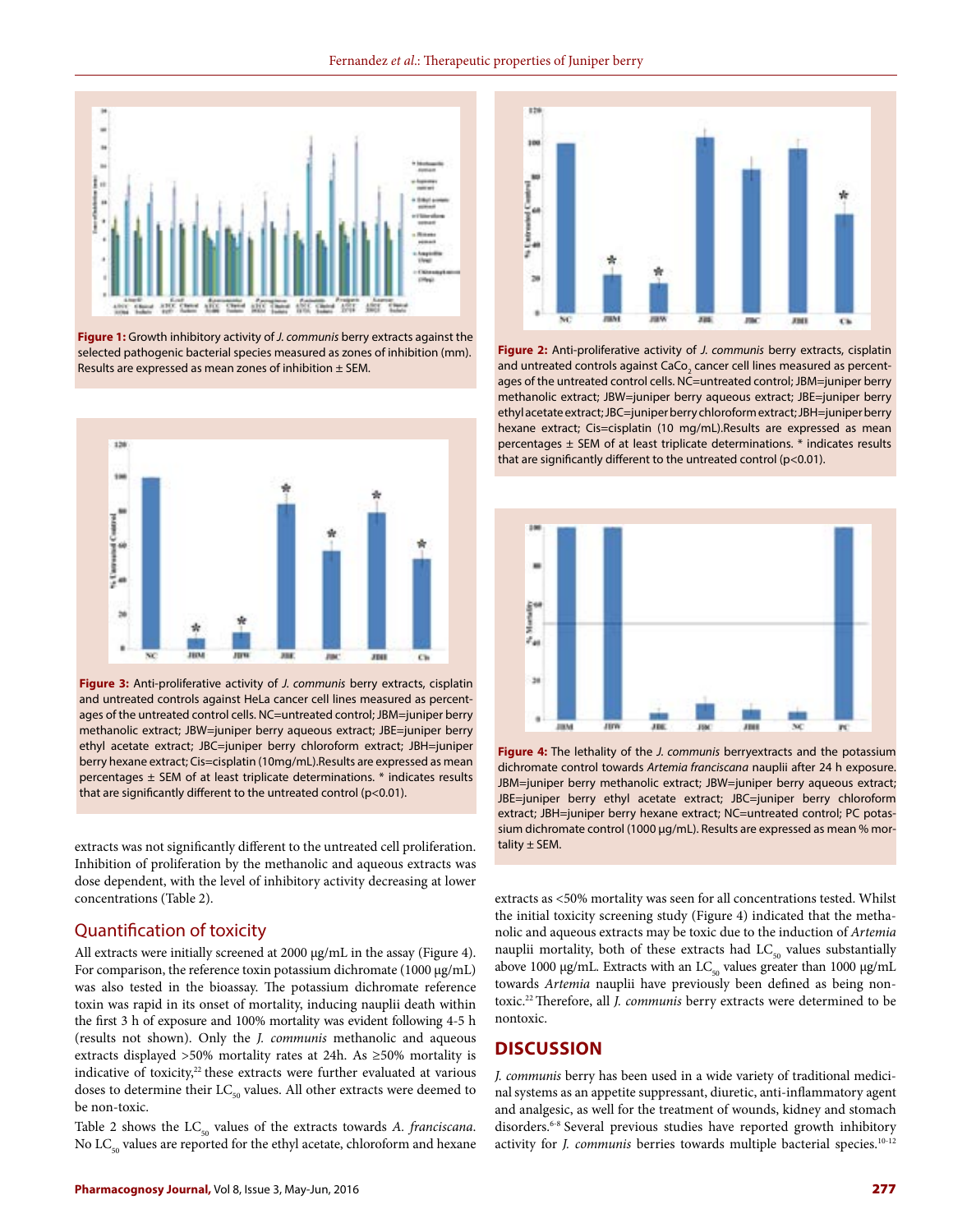Of the bacterial species tested, the growth of *E. coli* and *S. aureus* was consistently inhibited. However, it is noteworthy that all of these studies examined the growth inhibition of *J. communis* essential oils. We were unable to find reports of similar inhibitory studies using *J. communis* berry extracts, although antibacterial activity has been reported for extracts prepared from *J. communis* leaves.<sup>25</sup> The latter study reported good growth inhibitory activity for the leaf extracts against a panel of bacteria including *E. coli*, although this study did not determine MIC values, making it difficult to compare efficacies between studies. In agreement with the earlier antibacterial studies,<sup>10-12</sup> we also detected potent growth inhibitory activity for the polar *J. communis* berry extracts against *E. coli* and *S. aureus,* with some MIC values < 1000 µg/mL (10 µg impregnated in the disc).

As well as its traditional use as a general antiseptic, *J. communis* berriesare also usedin the treatment of various inflammatory diseases including rheumatism, arthritis and gout.<sup>7</sup> The majority of the bacteria tested in our study were selected as they are triggers of various autoimmune inflammatory diseases. Recent serotyping studies have identified bacterial triggers of several of these conditions. The major microbial trigger of rheumatoid arthritis has been identified as *Proteus mirabilis,*26a normal part of the human gastrointestinal flora. It has been postulated that *Proteus vulgaris* may also trigger this disease,<sup>23</sup> although this has not been verified. Several recent studies have documented the growth inhibitory activity of several Australian27-32 and South African plants towards *P.mirabilis,*<sup>21</sup> thus indicating their ability to prevent the induction of rheumatoid arthritis. *Klebsiella pneumoniae* has been identified as a triggerof ankylosing spondylitis.33 Several studies have reported growth inhibitory activity of Australian<sup>27,29-30</sup> and South African plants towards *K.pneumoniae*,<sup>24</sup> indicating their ability to prevent ankylosing spondylitis. Similarly, *Acinetobacter baylyi* and *Pseudomonas aeruginosa* have been linked with the onset of multiple sclerosis<sup>34</sup> and recent studies have reported growth inhibitory activity of native Australian plants<sup>27-30</sup> towards *A.baylyi* and *P. aeruginosa,* indicating their ability to prevent multiple sclerosis.

Of the *J. communis* berry extracts tested in our study, the ethyl acetate had the most potent inhibitory activity against the majority of the bacterial triggers of the investigated autoimmune inflammatory diseases. It was a particularly potent inhibitor of *Proteus* spp. with MIC's of 500 µg/mL against all strains. As *Proteus* spp. (particularly *P. mirabilis*) are causative agents for rheumatoid arthritis,<sup>26</sup> *J. communis* berry ethyl acetate extracts maybe useful for the prevention of this disease in genetically susceptible individuals. The ethyl acetate extract was also a good inhibitor of the growth of a bacterial trigger of ankylosing spondylitis (*K. pnuemoniae*)<sup>33</sup> and thus also has potential in the prevention and treatment of this disease. In contrast, the therapeutic potential of this extract for multiple sclerosis was less definitive. Whilst it was a moderate inhibitor of the growth of *A. baylyi* (which can trigger multiple sclerosis),<sup>34</sup> it did not inhibit *P. aeruginosa* which has also been implicated in the induction of multiple sclerosis in genetically susceptible individuals.<sup>34</sup> Therefore, it may prove to be useful in lessening the impact of multiple sclerosis, although it is unlikely to completely block the disease. Indeed, *J. communis* berry methanol and aqueous extracts may prove to be a better therapeutic option for preventing/lessening the impact of multiple sclerosis as these extracts are effective growth inhibitors of both *A. baylyi* and *P. aeruginosa.* These extracts were also good inhibitors of *Proteus* spp. and *K. pneumoniae* growth, albeit with higher MICs. They may therefore also be useful for the treatment and prevention of rheumatoid arthritis and ankylosing spondylitis, although *in vivo* experiments are required to confirm this.

Previous phytochemical profiling of *J. communis* berry essential oils has focused on the terpenoid contents.10 A number of terepenes including α-pinene, sabinene, myrcene, p-cymene, D-limonene, γ-terpinene, terpinolene, 1-terpinen-4-ol, β-caryophyllene and bicyclogermacrene were determined to be present is significant levels in the essential oil.<sup>10</sup> This study also identified a number of other minor terpenoidcomponents such as α-cubebene, α-copaene, α-humulene, germacrene-D, γ-cadinene and δ-cadinene, which were present in lower levels. Many of these terpenoidshave potent broad spectrum antibacterial activity<sup>35-36</sup> and therefore may contribute to the bacterial growth inhibitory activity in our study. Interestingly, several of these monoterpenoids including limonene $37-38$ and α-pinene<sup>39</sup> have also been reported to suppress NF-κB signaling (the major regulator of inflammatory diseases).α-Pinene affects inflammation by inhibiting p65 translocation into the nucleus in LPS-induced NF-κB signalling.<sup>39</sup> Furthermore, many other sesquiterpenes and sesquiterpene lactones also have well established anti-inflammatory activities.<sup>40</sup> Whilst much work is still needed to characterize the mechanisms of action of these compounds, it appears that NF-κB inhibitory activities may be responsible. Thus, the terpene components may have a pleuripotent mechanism in blocking autoimmune inflammatory diseases and relieving their symptoms by acting on both the initiator and downstream inflammatory stages of the disease.

Whilst a detailed investigation of the phytochemistry of the *J. communis* berry extracts was beyond the scope of our study, a qualitative screening study was undertaken and is reported herein. A common feature of the methanolic, aqueous and ethyl acetate extracts (which had either potent or moderate bacterial growth inhibitory activities) was the high levels of phenolic compounds, alkaloids, flavonoids and tannins. Many studies have reported potent antibacterial activities for a wide variety of flavonoids.41 Similarly, a number of tannin compounds have bacterial growth inhibitory activity. Gallotannins have been reported to inhibit the growth of a broad spectrum of bacterial species<sup>42</sup> through a variety of mechanisms including binding cell surface molecules including lipotoichoic acid and proline-rich cell surface proteins,<sup>43-44</sup> and by inhibiting glucosyltransferase enzymes.45 Elligitannins are also highly potent inhibitors of bacterial growth, with MIC values as low as  $62.5 \mu g/mL$ .<sup>42,44</sup> Ellagitannins have also been reported to function via several antibiotic mechanisms including interaction with cytoplasmic oxidoreductases and by disrupting bacterial cell walls.42, 44

It is likely that other phytochemical classes may also contribute to the bacterial growth inhibitory properties of these extracts. Alkaloids, anthraquionones, flavonoids, polyphenolics, phytosterols and saponins have also been linked with anti-bacterial activity in different plant species and thus may be responsible (at least in part) for the bacterial growth inhibitory activities reported here. Thus, it is likely that multiple compounds within the *J. communis* berry extracts are contributing to their bacterial growth inhibition.

Anti-proliferative activity against  $\rm CaCo_{2}$  and HeLa carcinoma cell lines cells was noted for the *J. communis* berry extracts (especially for the methanol and water extracts), with IC50 values for  $\rm CaCo_{2}$  and HeLa cell approximately1 500 µg/mL and 2000-2500 µg/mL respectively. These findings support and extend previous studies examining the anticancer effects of *J. communis* berry extracts against other cell lines. Aqueous *J. communis* berry extracts significantly inhibit the growth of MCF-7/ AZ mammary carcinoma cells.<sup>46</sup> Whilst that study did show significant inhibition of MCF-7/AZ cells following 4 days exposure to the extract, an IC50 was not reported as the inhibition was not greater than 50% at any dose tested. Interestingly, the highest dose tested in that study (180 µg/mL) inhibited cellular protein expression by approximately 90%. The authors postulated that the anti-proliferative effect in the MCF-7/AZ cells may be due to an inhibition of cellular receptor tyrosine kinases, insulin like growth factor receptor (IGF-1R) and c-erbB2/HER2/neu receptors. If this is indeed the case, the anti-proliferative effect reported for the aqueous *J. communis* berry extract may be due to inhibition of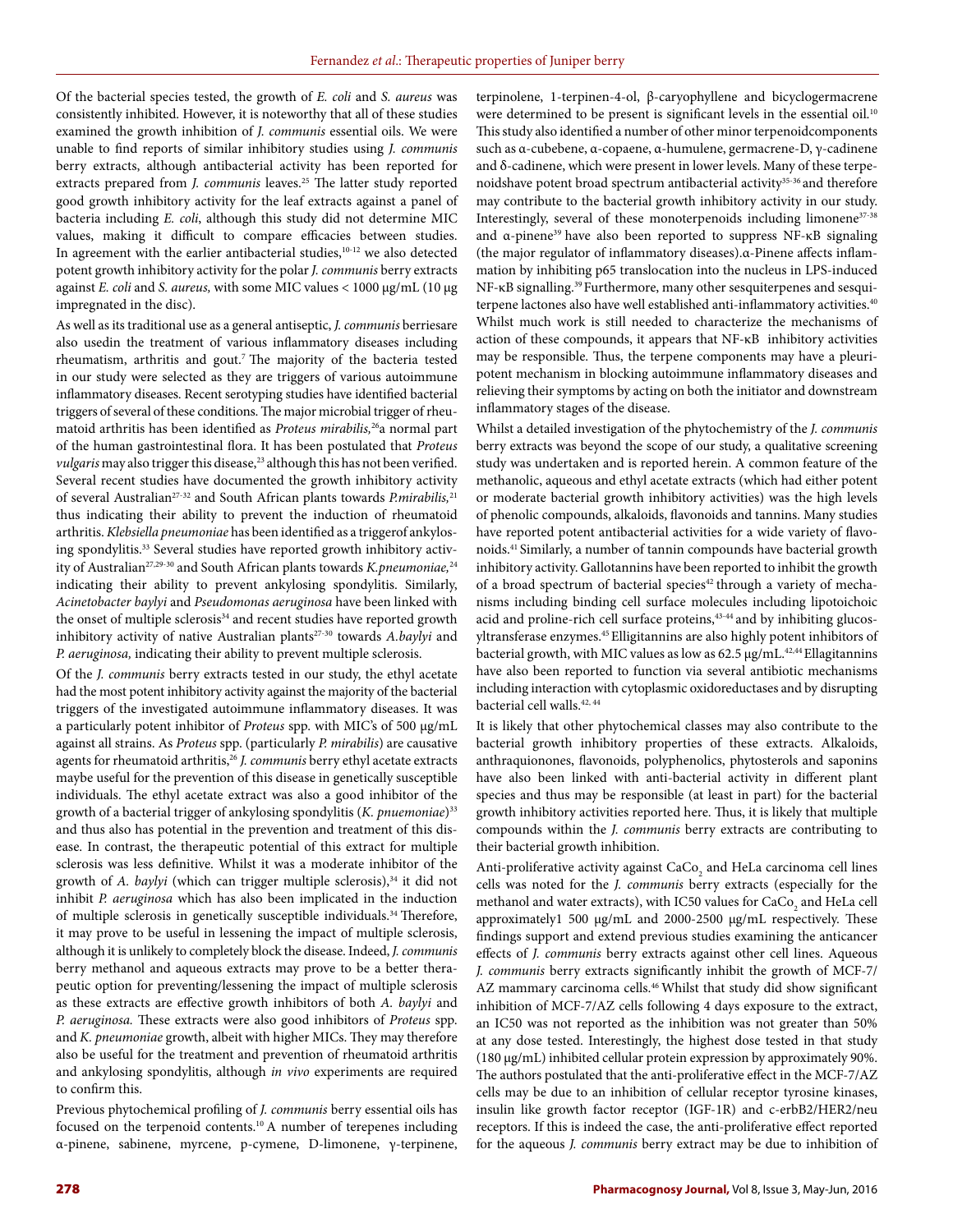cell growth rather than induction of apoptosis. However, as the test sample was a crude extract, it is possible that more than 1 anti-proliferative compound was present. Thus, the extract may function via pluripotent mechanisms. Indeed, the authors of that studyalso reported inhibition of 12-lipoxygenase activity. As lipoxygenases have crucial roles in apoptosis and survival of cancer cells, it is also likely that cellular survival may also be affected, although regulation of caspase activation pathways was ruled out as caspase levels remained constant.

The findings reported here demonstrate that the *J. communis* berry extracts tested in our study all had LC<sub>50</sub> values towards Artemia francis*cana* nauplii well in excess of 1000 µg/mL and were therefore deemed to be nontoxic. Extracts with LC<sub>50</sub> values <1000 μg/ml towards *Artemia* nauplii are defined as being toxic.<sup>22</sup> However, before these extracts can be used medicinally, studies using human cell lines are required to further evaluate their safety.

# **CONCLUSION**

The results of this study demonstrate the potential of *J. communis* berry extracts to block the growth of the bacterial triggers of rheumatoid arthritis, ankylosing spondylitis and multiple sclerosis. Furthermore, our studies also indicate that the extracts may also be useful in the treatment of some cancers. Further studies aimed at the purification of the bioactive components are needed to examine the mechanisms of action of these agents.

### **ACKNOWLEDGEMENTS**

Financial support for this work was provided by the Environmental Futures Research Institute and the School of Natural Sciences, Griffith University, Australia.

# **CONFLICTS OF INTEREST**

The authors report no conflicts of interest.

### **ABBREVIATION USED**

**Cis:** Cisplatin; **DMSO:** Dimethyl sulfoxide; **DPPH:** 2, 2-diphenyl-1-picrylhydrazyl, **IC**<sub>50</sub>: The concentration required to achieve 50% of the maximal effect, **JBM:** *J. communis* berry methanolic extract, **JBW:** *J. communis* berry aqueous extract, **JBE:***J. communis* berry ethyl acetate extract; **JBC:** *J. communis* berry chloroform extract; **JBH:** *J. communis* berry hexane extract;  $LC_{50}$ : The concentration required to achieve 50% mortality; **MIC:** Minimum inhibitory concentration.

### **REFERENCES**

- 1. Cock IE. The safe usage of herbal medicines: counter-indications, cross-reactivity and toxicity. Pharmacognosy Communications. 2015;5(1):2-50.
- 2. Petlevski R, Hadzija M, Slijepcevic M. Effect of 'antidiabetis' herbal preparation on serum glucose and fructosamine in NOD mice. Journal of Ethnopharmacology. 2001;75(2):181-5.
- 3. Sanchez de MF, Gamez MJ, Jimenez I. Hypoglycemic activity of juniper "berries". Planta Medica. 1994;60(3):197-200.
- 4. Farjon A. World checklist and bibliography of conifers. 2<sup>nd</sup> ed.; Royal Botanical Gardens, Kew, London. 2001.
- 5. Adams RP. *Juniperus deltoids*, a new species, and nomenclatural notes on *Juniperuspolycarpos* and *J. turcomanica* (Cupressaceae). Phytologia. 2004;86(2):49-53.
- 6. Baytop T. Therapy with Medicinal Plants in Turkey (Past and Present). Nobel Tıp Kitapevleri: Istanbul. 1999:152-3.
- 7. Asımgil A. SifalıBitkiler; Istanbul: Timas¸ Yayinodotlainodot. 1997:38-9.
- 8. McCabe M, Gohdes D, Morgan F. Herbal therapies among Navajo Indians. Diabetes Care. 2005;28(6):1534-5.
- 9. Elmastas M, Gülcin S, Beydemir S. A study on the *in vitro* antioxidant activity of Juniper (*Juniperus communis* L.) fruit extracts. Analytical Letters. 2006; 39(1):47-65.
- 10. Glišic SB, Milojevic SZ, Dimitrijevic SI. Antimicrobial activity of the essential oil and different fractions of *Juniperus communis* L. and a comparison

with some commercial antibiotics. Journal of the Serbian Chemical Society. 2007;72(4):311-20.

- 11. Pepeljnjak S, Kosalec I, Kalodera Z. Antimicrobial activity of juniper berry essential oil (*Juniperus communis* L., Cupressaceae). Acta Pharmaceutica Zagreb. 2005;55(4):417.
- 12. Filipowicz N, Kaminski M, Kurlenda J. Antibacterial and antifungal activity of juniper berry oil and its selected components. Phytotherapy Research. 2003; 17(3):227-31.
- 13. Rayan P, Matthews B, McDonnell PA, *et al*. *Terminalia ferdinandiana* extracts as inhibitors of *Giardia duodenalis* proliferation: a new treatment for giardiasis. Parasitology Research. 2015;114(5): DOI 10.1007/s00436-015-4465-4
- 14. Boyer H, Cock IE. Evaluation of the potential of *Macadamia integriflora* extracts as antibacterial food agents. Pharmacognosy Communications. 2013;3(3): 53-62.
- 15. Wright MH, Matthews B, Greene AC, *et al*. Growth inhibition of the zoonotic bacteria *Bacillus anthracis* by high antioxidant Australian plants: New leads for the prevention and treatment of anthrax. Pharmacognosy Communications. 2015;5(3):173-89.
- 16. Hart C, Ilanko P, Sirdaarta J, *et al*. *Tasmannia stipitata* as a functional food/natural preservative: Antimicrobial activity and toxicity. Pharmacognosy Communications. 2014;4(4):33-47.
- 17. Sautron C, Cock IE. Antimicrobial activity and toxicity of *Syzygium australe* and *Syzygium leuhmanii* fruit extracts. Pharmacognosy Communications. 2014;4(1):53-60.
- 18. Winnett V, Boyer H, Sirdaarta J, *et al*. The potential of *Tasmannia lanceolata* as a natural preservative and medicinal agent: Antimicrobial activity and toxicity. Pharmacognosy Communications. 2014;4(1):42-52.
- Chikowe G, Mpala L, Cock IE. Antibacterial activity of selected Australian Syzygium species. Pharmacognosy Communications. 2013;3(4):77-83.
- 20. Arkhipov A, Sirdaarta J, Rayan P, *et al*. An examination of the antibacterial, antifungal, anti-Giardial and anticancer properties of *Kigelia africana* fruit extracts. Pharmacognosy Communications. 2014;4(3):62-76.
- 21. Jamieson N, Sirdaarta J, Cock IE. The anti-proliferative properties of Australian plants with high antioxidant capacities against cancer cell lines. Pharmacognosy Communications. 2014;4(4):71-82.
- 22. Cock IE, Ruebhart DR. Comparison of the brine shrimp nauplii bioassay and the ToxScreen-II test for the detection of toxicity associated with Aloe vera (*Aloe barbadensis* Miller) leaf extract. Pharmacognosy Research. 2009;1(2):102-8.
- 23. Cock I, van Vuuren SF. Anti-Proteus activity of some South African medicinal plants: their potential for the prevention of rheumatoid arthritis. Inflammopharmacology. 2014;22(1):23-36. doi:10.1007/ s10787-013-0179-3
- 24. Cock IE, van Vuuren SF. The potential of selected South African plants with anti-Klebsiella activity for the treatment and prevention of ankylosing spondylitis. Inflammopharmacology. 2015;23(1):19-35. doi:10.1007/ s10787-014-0222-z
- 25. Saqti SC, Joshi S. Antibacterial potential of leaf extracts of *Juniperuscommunis* L. from Kumaun Himalaya. African Journal of Microbiology Research. 2010;4(12):1291-4.
- 26. Ebringer A, Rashid T. Rheumatoid arthritis is an autoimmune disease triggered by *Proteus* urinary tract infection. Clinical Developmental Immunology. 2006; 13(1):41-8.
- 27. Courtney R, Sirdaarta J, Matthews B, *et al*. Tannin components and inhibitory activity of Kakadu plum leaf extracts against microbial triggers of autoimmune inflammatory diseases. Pharmacognosy Journal. 2015;7(1):18-31.
- 28. Sirdaarta J, Matthews B, White A, *et al*. GC-MS and LC-MS analysis of Kakadu plum fruit extracts displaying inhibitory activity against microbial triggers of multiple sclerosis. Pharmacognosy Communications. 2015;5(2):100-15.
- 29. Maen A, Cock IE. Inhibitory activity of Australian culinary herb extracts against the bacterial triggers of selected autoimmune diseases. Pharmacognosy Communications. 2015;5(2):130-9.
- 30. Maen A, Cock IE. Inhibitory activity of high antioxidant Australian native fruits against the bacterial triggers of selected autoimmune diseases. Pharmacognosy Communications. 2015;5(1):48-59.
- 31. Sirdaarta J, Matthews B, Cock IE. Kakadu plum fruit extracts inhibit growth of the bacterial triggers of rheumatoid arthritis: Identification of stilbene and tannin components. Journal of Functional Foods. 2015;17:610-20.
- 32. Cock IE, Winnett V, Sirdaarta J. The potential of selected Australian medicinal plants with anti-Proteus activity for the treatment and prevention of rheumatoid arthritis. Pharmacognosy Magazine. 2015;42(Supp 1):S190-208.
- 33. Ebringer A, Cunningham P, Ahmadi K. Sequence similarity between HLA-DR1 and DR4 subtypes associated with rheumatoid arthritis and Proteus/Serratia membrane haemolysins. Annals of the Rheumatic Diseases. 1992;51(11):1245-6.
- 34. Hughes LE, Smith PA, Natt RS. Cross-reactivity between related sequences found in Acinetobacter sp., *Pseudomonas aeruginosa*, myelin basic protein and myelin oligodendrocyte glycoprotein in multiple sclerosis. Journal of Neuroimmunology. 2003;144(1):105-15.
- 35. Shahverdi AR, Rafii F, Tavassoli F. Piperitone from *Menthalongifolia* var. *Chorodictya* Rech F. reduces the nitrofurantoin resistance of strains of Enterobacteriaceae. Phytotherapy Research. 2004;18(11):911-4.